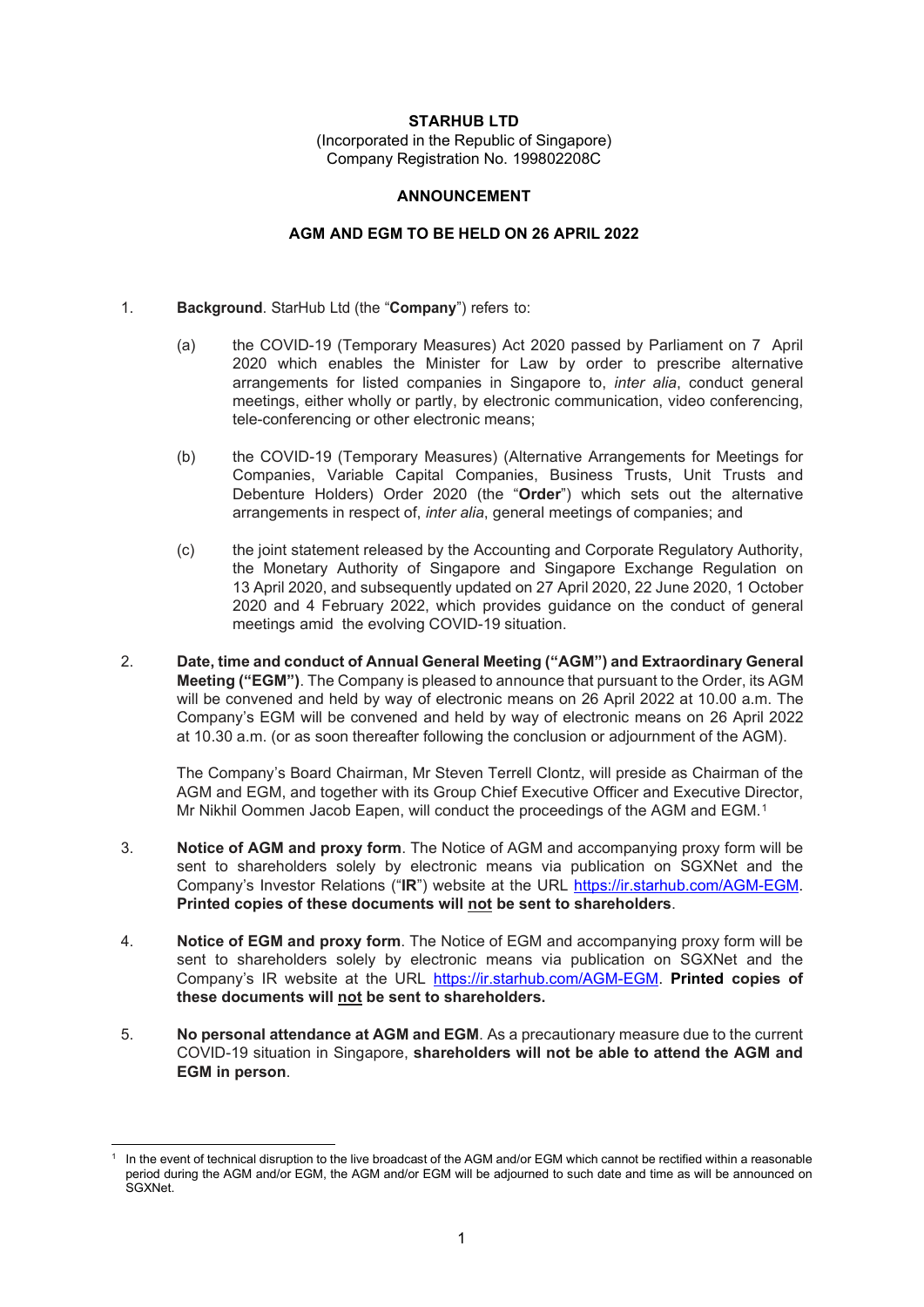- 6. **Alternative arrangements for participation at the AGM and EGM**. Shareholders may participate at the AGM and/or EGM by:
	- (a) observing and/or listening to the AGM and/or EGM proceedings via live audio-visual webcast or live audio-only stream;
	- (b) submitting questions to the Chairman of the AGM and Chairman of the EGM in advance of, or live at, the AGM and/or EGM respectively; and/or
	- (c) voting at the AGM and/or EGM (i) live by the shareholders themselves or their duly appointed proxies (other than the Chairman of the AGM and Chairman of the EGM, as applicable)<sup>[2](#page-1-0)</sup> via electronic means; or (ii) by appointing the Chairman of the AGM and Chairman of the EGM as proxy to vote on their behalf at the AGM and/or EGM, respectively.

Details of the steps for pre-registration, submission of questions and voting at the AGM and EGM are set out in the Appendix to this announcement.

In particular, CPF and SRS investors should note that they (i) may vote live via electronic means at the AGM and/or EGM if they are appointed as proxies by their respective Agent Banks or SRS Operators, and should contact their respective Agent Banks or SRS Operators if they have any queries regarding their appointment as proxies; or (ii) may appoint the Chairman of the AGM and Chairman of the EGM as proxy to vote on their behalf at the AGM and/or EGM respectively, in which case they should approach their respective Agent Banks or SRS Operators to submit their votes by **5.00 p.m. on 13 April 2022**.

- 7. **Persons who hold shares through relevant intermediaries**. Persons who hold StarHub Ltd shares through relevant intermediaries (as defined in section 181 of the Companies Act 1967), other than CPF and SRS investors, and who wish to participate in the AGM and/or EGM by:
	- (a) observing and/or listening to the AGM and/or EGM proceedings via live audio-visual webcast or live audio-only stream;
	- (b) submitting questions to the Chairman of the AGM and Chairman of the EGM in advance of, or live at, the AGM and/or EGM respectively; and/or
	- (c) voting at the AGM and/or EGM (i) live via electronic means; or (ii) by appointing the Chairman of the AGM and Chairman of the EGM as proxy to vote on their behalf at the AGM and EGM, respectively,

should contact the relevant intermediary through which they hold such shares as soon as possible in order for the necessary arrangements to be made for their participation in the AGM and/or EGM.

- 8. **Annual Report 2021 and Circular**. The Annual Report 2021 and the Circular dated 4 April 2022 (in relation to the proposed renewal of the share purchase mandate and the proposed renewal of the mandate for interested person transactions) have been published on the Company's IR website, and may be accessed as follows:
	- (a) the Annual Report 2021 may be accessed at the URL <https://ir.starhub.com/AGM-EGM> by clicking on the link for 'Annual Report 2021' under 'AGM & EGM - 2022'; and
	- (b) the Circular dated 4 April 2022 may be accessed at the URL [https://ir.starhub.com/AGM-EGM b](https://ir.starhub.com/AGM-EGM)y clicking on the link for 'Circular to Shareholders' under 'AGM & EGM - 2022'.

<span id="page-1-0"></span><sup>2</sup> For the avoidance of doubt, CPF and SRS investors will not be able to appoint third party proxies (i.e. persons other than the Chairman of the AGM and Chairman of the EGM, as applicable) to vote live at the AGM and EGM on their behalf.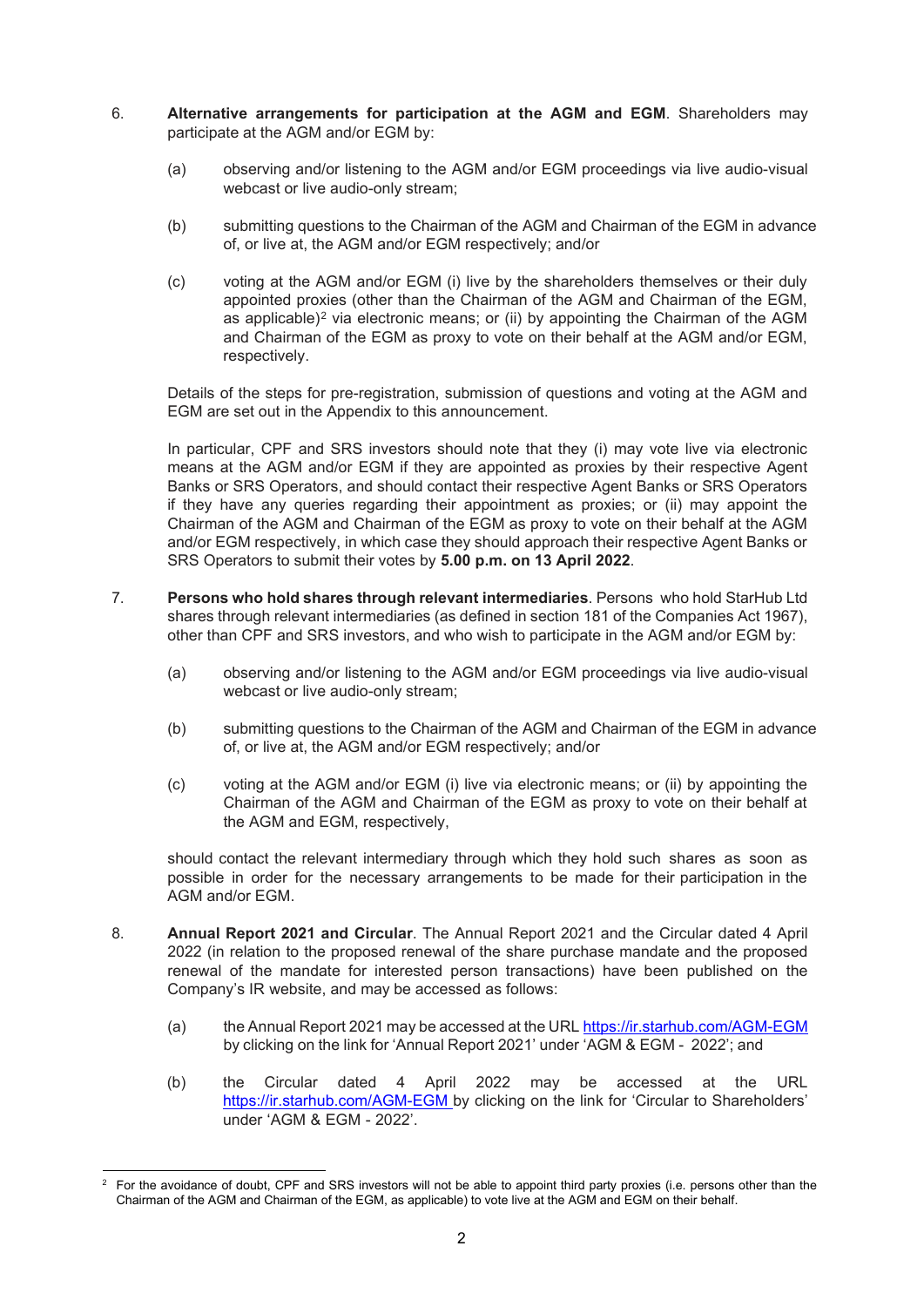The above documents may also be accessed on the SGX website at the URL [https://www.sgx.com/securities/company-announcements.](https://www.sgx.com/securities/company-announcements)

9. **Record and payment dates for final dividend**. Subject to the approval of shareholders for the final dividend at the AGM to be convened and held on 26 April 2022, the Register of Members and Share Transfer Books of the Company will be closed on 4 May 2022. Duly completed transfers in respect of ordinary shares of the Company together with all relevant documents of title received by the Company's Share Registrar, M & C Services Private Limited, 112 Robinson Road, #05-01, Singapore 068902 up to the close of business at 5.00 p.m. on 29 April 2022 will be registered to determine shareholders' entitlements to the final dividend. Subject as aforesaid, shareholders whose securities accounts with The Central Depository (Pte) Limited are credited with ordinary shares of the Company as at 5.00 p.m. on 29 April 2022 will be entitled to the final dividend. The final dividend, if so approved by shareholders, will be paid on 19 May 2022.

**Key dates/deadlines**. In summary, the key dates/deadlines which shareholders should take note of are set out in the table below:

| <b>Key dates</b>                          | <b>Actions</b>                                                                                                                                                                                                                                                                                                                                                                                                                                                                                                                                                                                             |
|-------------------------------------------|------------------------------------------------------------------------------------------------------------------------------------------------------------------------------------------------------------------------------------------------------------------------------------------------------------------------------------------------------------------------------------------------------------------------------------------------------------------------------------------------------------------------------------------------------------------------------------------------------------|
| 4 April 2022 (Monday)                     | Shareholders, and where applicable, their appointed<br>proxies, may begin to pre-register at the URL<br>https://conveneagm.com/sg/StarHubAEGM2022 for the<br>live audio-visual webcast or live audio-only stream of the<br>AGM and EGM proceedings.                                                                                                                                                                                                                                                                                                                                                        |
|                                           | Appointed proxies (other than the Chairman of the<br>Meeting) will be prompted via email<br>(within 2<br>business days after the Company's receipt of a validly<br>completed and submitted proxy form) to pre-register<br>pre-registration<br>website<br>the<br>the<br>at<br>URL<br>at<br>https://conveneagm.com/sg/StarHubAEGM2022 in order<br>to access the live audio-visual webcast or live audio-only<br>stream of the AGM and EGM proceedings.                                                                                                                                                       |
| 5.00 p.m. on 13 April 2022<br>(Wednesday) | Deadline for CPF or SRS investors who wish to appoint<br>the Chairman of the AGM and/or the Chairman of the<br>EGM as proxy to approach their respective Agent Banks<br>or SRS Operators to submit their votes.                                                                                                                                                                                                                                                                                                                                                                                            |
| 10.00 a.m. on 23 April 2022<br>(Saturday) | Deadline for shareholders to:<br>pre-register for the live audio-visual webcast or live<br>audio-only stream of the AGM<br><b>EGM</b><br>and<br>proceedings;<br>submit questions in advance of the AGM and EGM;<br>and<br>submit proxy forms in respect of the resolutions to be<br>tabled for approval at the AGM.<br>Shareholders who wish to appoint third party proxies<br>are encouraged to submit their proxy forms early,<br>and should request their proxies to pre-register for<br>the live audio-visual webcast or live audio-only<br>stream of the AGM and EGM proceedings by this<br>deadline. |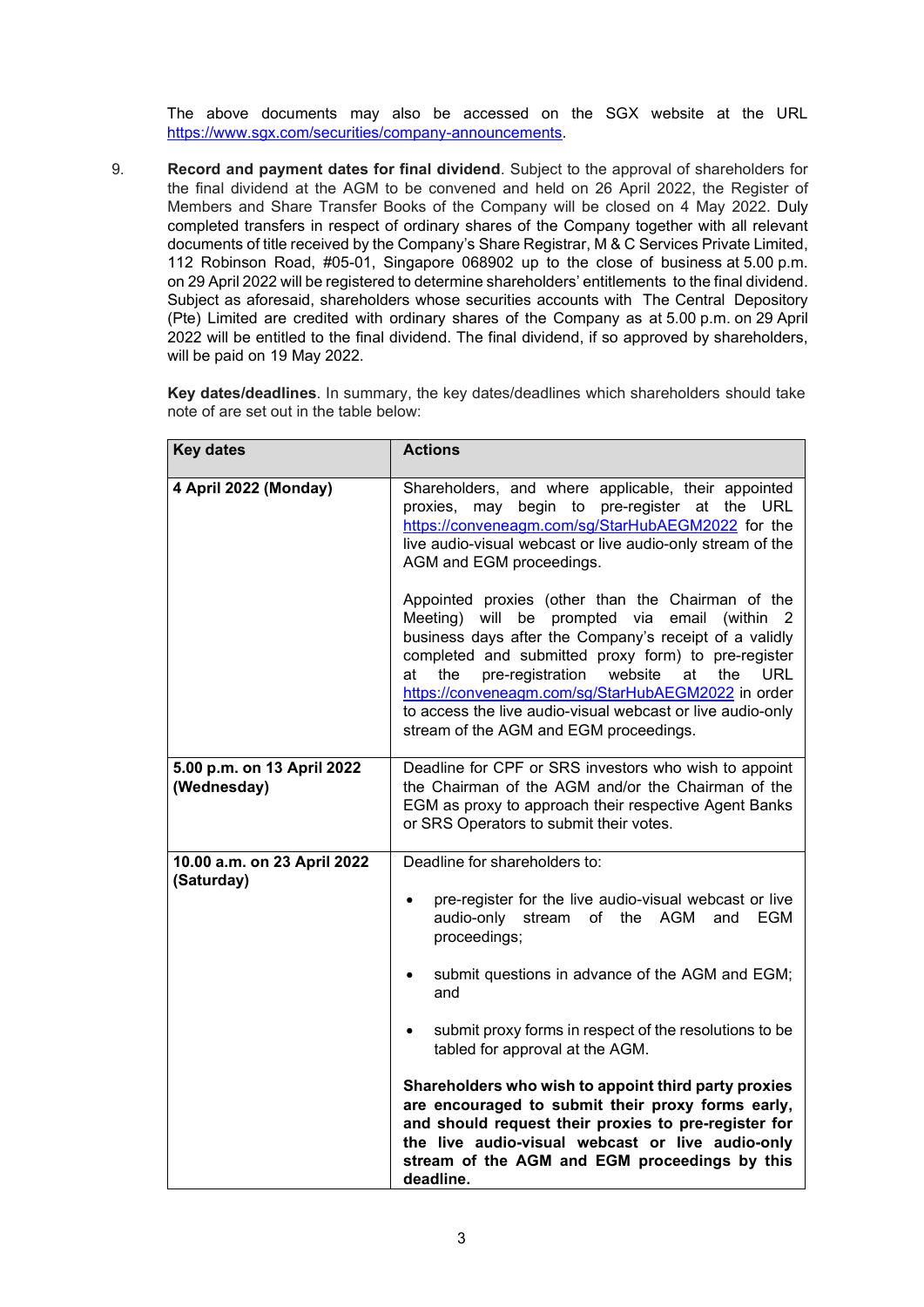| 10.30 a.m. on 23 April 2022<br>(Saturday)                                                                                                                                                | Deadline for shareholders to submit proxy forms in<br>respect of the resolutions to be tabled for approval at the<br>EGM.                                                                                                                                                                                                                                                                                                                           |
|------------------------------------------------------------------------------------------------------------------------------------------------------------------------------------------|-----------------------------------------------------------------------------------------------------------------------------------------------------------------------------------------------------------------------------------------------------------------------------------------------------------------------------------------------------------------------------------------------------------------------------------------------------|
| 12.00 p.m. (noon) on 25<br>April 2022 (Monday)                                                                                                                                           | Authenticated shareholders and, where applicable, their<br>appointed proxies, who have pre-registered via the pre-<br>registration website will receive a confirmation email via<br>the email address provided on pre-registration (the<br>"Confirmation Email").                                                                                                                                                                                   |
|                                                                                                                                                                                          | Shareholders and, where applicable, their appointed<br>proxies, who do not receive the Confirmation Email by<br>12.00 p.m. (noon) on 25 April 2022, but have registered<br>by the 23 April 2022 deadline should contact the<br>Company's Share Registrar, M & C Services Private<br>Limited, at +65 6228 0518 or +65 6228 0508 (between<br>12.00 p.m. (noon) to 7.00 p.m. on 25 April 2022 and<br>between 8.00 a.m. to 9.00 a.m. on 26 April 2022). |
| Date and time of AGM -<br>10.00 a.m. on 26 April 2022<br>(Tuesday)                                                                                                                       | Use the account credentials created during<br>pre-<br>registration to access the live audio-visual webcast or live<br>audio-only stream of the AGM and EGM proceedings.                                                                                                                                                                                                                                                                             |
| Shareholders should note that<br>the EGM will be held at<br>10.30 a.m. on 26 April 2022<br>(Tuesday) (or as soon<br>thereafter following the<br>conclusion or adjournment of<br>the AGM) |                                                                                                                                                                                                                                                                                                                                                                                                                                                     |
| 5.00 p.m. on 29 April 2022<br>(Friday)                                                                                                                                                   | date for determining entitlements to final<br>Record<br>dividend, subject to shareholders' approval at the AGM.                                                                                                                                                                                                                                                                                                                                     |
| 19 May 2022 (Thursday)                                                                                                                                                                   | Payment date for final dividend, subject to shareholders'<br>approval at the AGM.                                                                                                                                                                                                                                                                                                                                                                   |

10. **Further information**. For more information, shareholders can refer to the FAQs on the Company's IR website at the URL <https://ir.starhub.com/AGM-EGM.>

As the COVID-19 situation continues to evolve, further measures and/or changes to the AGM and EGM arrangements may be made on short notice. **Shareholders are advised to check the 'AGM & EGM 2022' page at the Company's IR website at the URL** <https://ir.starhub.com/AGM-EGM> **for the latest updates on the status of the AGM and EGM.**

The Company would like to thank all shareholders for their patience, understanding and co-operation.

## **BY ORDER OF THE BOARD**

Veronica Lai Company Secretary Singapore, 4 April 2022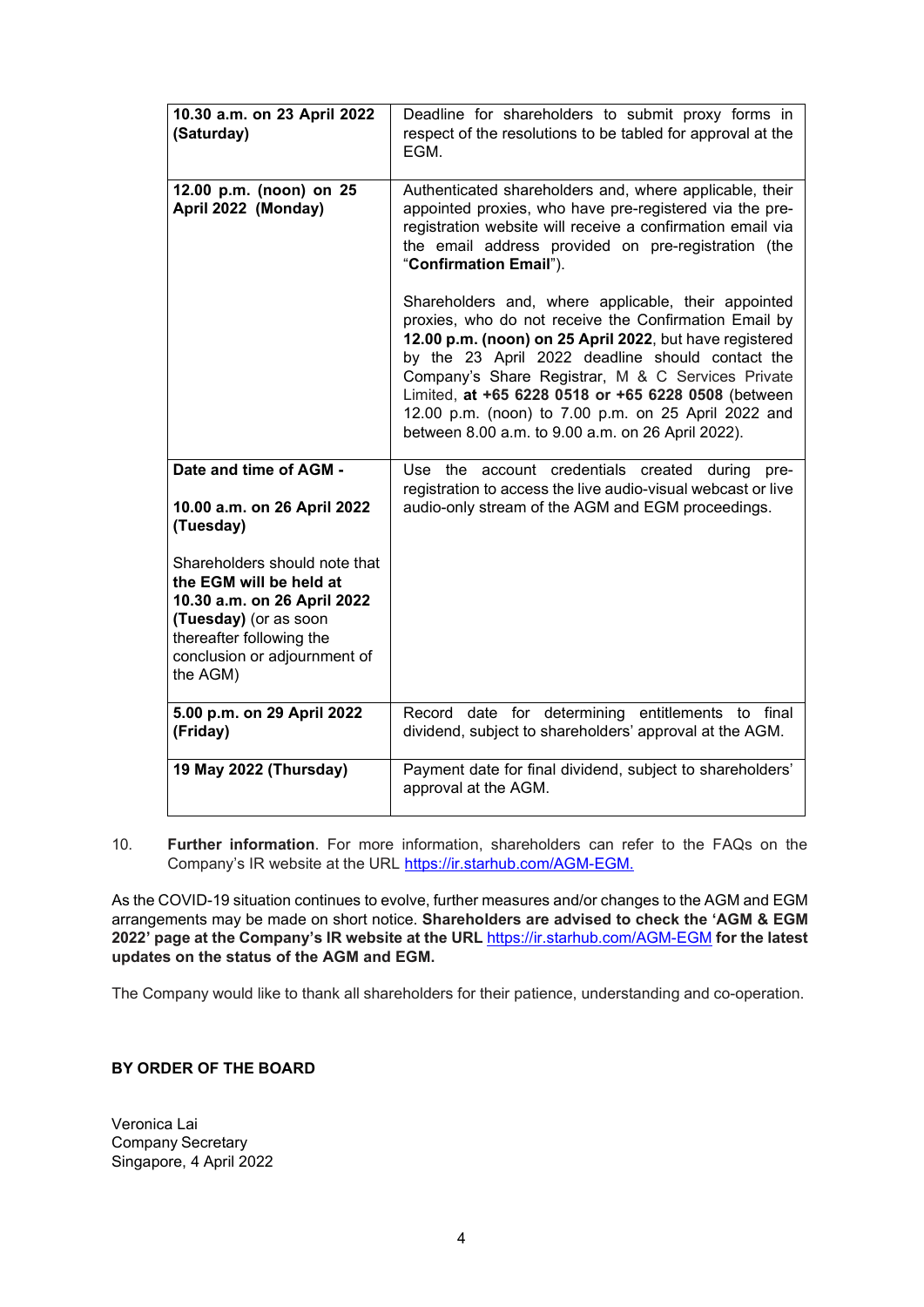# **APPENDIX**

# **Steps for pre-registration, submission of questions and voting at the AGM and EGM**

Shareholders will be able to observe and/or listen to the AGM and EGM proceedings through a live audio-visual webcast or live audio-only stream using their mobile phones, tablets or computers, submit questions in advance of, or live at, the AGM and EGM and/or vote at the AGM and/or EGM (i) live by the shareholders themselves or their duly appointed proxies (other than the Chairman of the AGM and Chairman of the EGM, as applicable)<sup>[3](#page-4-0)</sup> via electronic means; or (ii) by appointing the Chairman of the AGM and the Chairman of the EGM as proxy to vote on their behalf at the AGM and the EGM, respectively.

To do so, they will need to complete the following steps:

| No. | <b>Steps</b>     | <b>Details</b>                                                                                                                                                                                                                                                                                                                                                                                                                                                                           |
|-----|------------------|------------------------------------------------------------------------------------------------------------------------------------------------------------------------------------------------------------------------------------------------------------------------------------------------------------------------------------------------------------------------------------------------------------------------------------------------------------------------------------------|
| 1.  | Pre-registration | Shareholders (including, where applicable, their<br>appointed proxies) and CPF and SRS investors<br>must pre-register at the pre-registration website at<br>the URL https://conveneagm.com/sg/StarHubAEGM2022<br>from 4 April 2022 up to 10.00 a.m. on 23 April 2022 to<br>enable the Company to verify their status as<br>shareholders.                                                                                                                                                 |
|     |                  | Following the verification, authenticated shareholders<br>(including CPF and SRS investors) and, where<br>applicable, appointed proxies, who have pre-registered<br>via the pre-registration website will receive a confirmation<br>email by 12.00 p.m. (noon) on 25 April 2022 via the<br>address provided on pre-registration<br>email<br>(the<br>"Confirmation Email").                                                                                                               |
|     |                  | Shareholders (including CPF and SRS investors) and,<br>where applicable, their appointed proxies, who do not<br>receive the Confirmation Email by 12.00 p.m. (noon) on<br>25 April 2022, but have registered by the 23 April 2022<br>deadline should contact the Company's Share Registrar,<br>M & C Services Private Limited, at +65 6228 0518 or<br>+65 6228 0508 (between 12.00 p.m. (noon) to 7.00 p.m.<br>on 25 April 2022 and between 8.00 a.m. to 9.00 a.m. on<br>26 April 2022). |
|     |                  | The account credentials created during pre-registration<br>can then be used to access the live audio-visual webcast<br>or live audio-only stream of the AGM and EGM<br>proceedings.                                                                                                                                                                                                                                                                                                      |
|     |                  |                                                                                                                                                                                                                                                                                                                                                                                                                                                                                          |

<span id="page-4-0"></span><sup>3</sup> Please see footnote 2 above.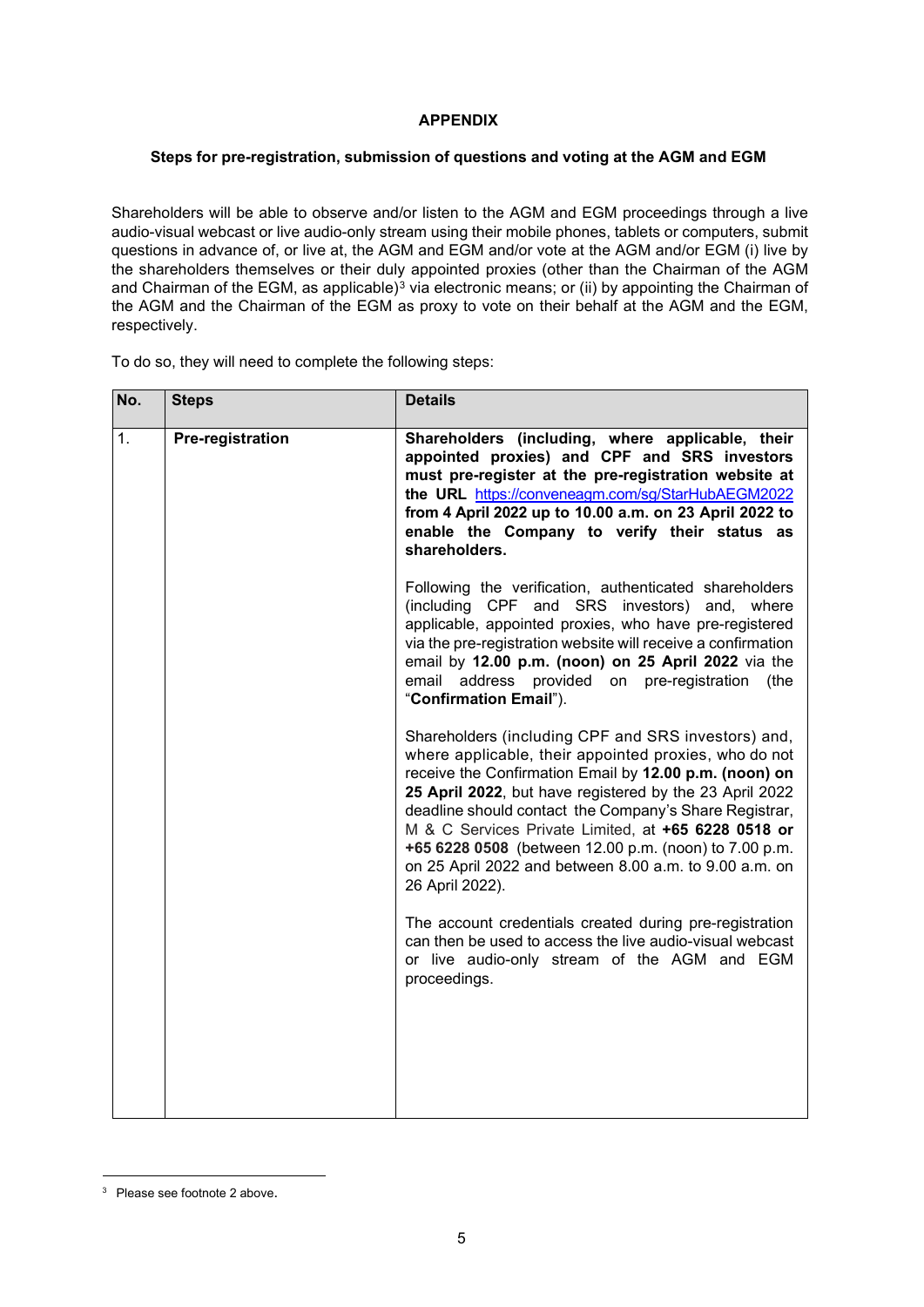| 2. | <b>Submit</b><br>questions<br>in<br>advance of, or live at the<br><b>AGM and EGM</b> | Shareholders, including CPF and SRS investors, can<br>submit questions live at the AGM and EGM during the<br>webcast or audio-only stream.                                                                                                                                                                                                                                                                                                                                                                                                        |
|----|--------------------------------------------------------------------------------------|---------------------------------------------------------------------------------------------------------------------------------------------------------------------------------------------------------------------------------------------------------------------------------------------------------------------------------------------------------------------------------------------------------------------------------------------------------------------------------------------------------------------------------------------------|
|    |                                                                                      | Submission of substantial and relevant questions in<br>advance of the AGM and EGM. Shareholders (including<br>CPF and SRS investors) can submit questions related to<br>the resolutions to be tabled for approval at the AGM and<br>EGM in advance of the AGM and EGM, in the following<br>manner:                                                                                                                                                                                                                                                |
|    |                                                                                      | (a) Via the pre-registration website at the URL<br>https://conveneagm.com/sg/StarHubAEGM2022;                                                                                                                                                                                                                                                                                                                                                                                                                                                     |
|    |                                                                                      | (b) By post to the Company's Share Registrar,<br>M & C Services Private Limited, at 112 Robinson<br>Road, #05-01, Singapore 068902; or                                                                                                                                                                                                                                                                                                                                                                                                            |
|    |                                                                                      | (c) By email to the Company's Share Registrar, M & C<br>Services Private Limited at gpd@mncsingapore.com.                                                                                                                                                                                                                                                                                                                                                                                                                                         |
|    |                                                                                      | When sending in their questions by post or email,<br>shareholders are required to provide the Company with<br>the following details to enable the Company to verify the<br>shareholders' status:                                                                                                                                                                                                                                                                                                                                                  |
|    |                                                                                      | their full name;<br>$\bullet$<br>their full NRIC/Passport number;<br>their address; and<br>the manner in which they hold shares in StarHub<br>Ltd. (e.g., via CDP, CPF or SRS).                                                                                                                                                                                                                                                                                                                                                                   |
|    |                                                                                      | Deadline to submit questions. All questions must be<br>submitted by 10.00 a.m. on 23 April 2022.                                                                                                                                                                                                                                                                                                                                                                                                                                                  |
|    |                                                                                      | Pre-register to<br>ask substantial and<br>relevant<br>questions live at the AGM and EGM. Shareholders<br>(including CPF and SRS investors) and, where<br>applicable, appointed proxies, can also ask the Chairman<br>of the AGM and/or Chairman of the EGM substantial and<br>relevant questions related to the resolutions to be tabled<br>for approval at the AGM and EGM, live at the AGM and<br>EGM, by typing and submitting their questions via the<br>online platform hosting the live audio-visual webcast and<br>live audio-only stream. |
|    |                                                                                      | Shareholders (including CPF and SRS investors)<br>and, where applicable, appointed proxies, who wish<br>to ask questions live at the AGM and EGM must<br>first pre-register at the pre-registration website at the<br>URL https://conveneagm.com/sg/StarHubAEGM2022.                                                                                                                                                                                                                                                                              |
|    |                                                                                      |                                                                                                                                                                                                                                                                                                                                                                                                                                                                                                                                                   |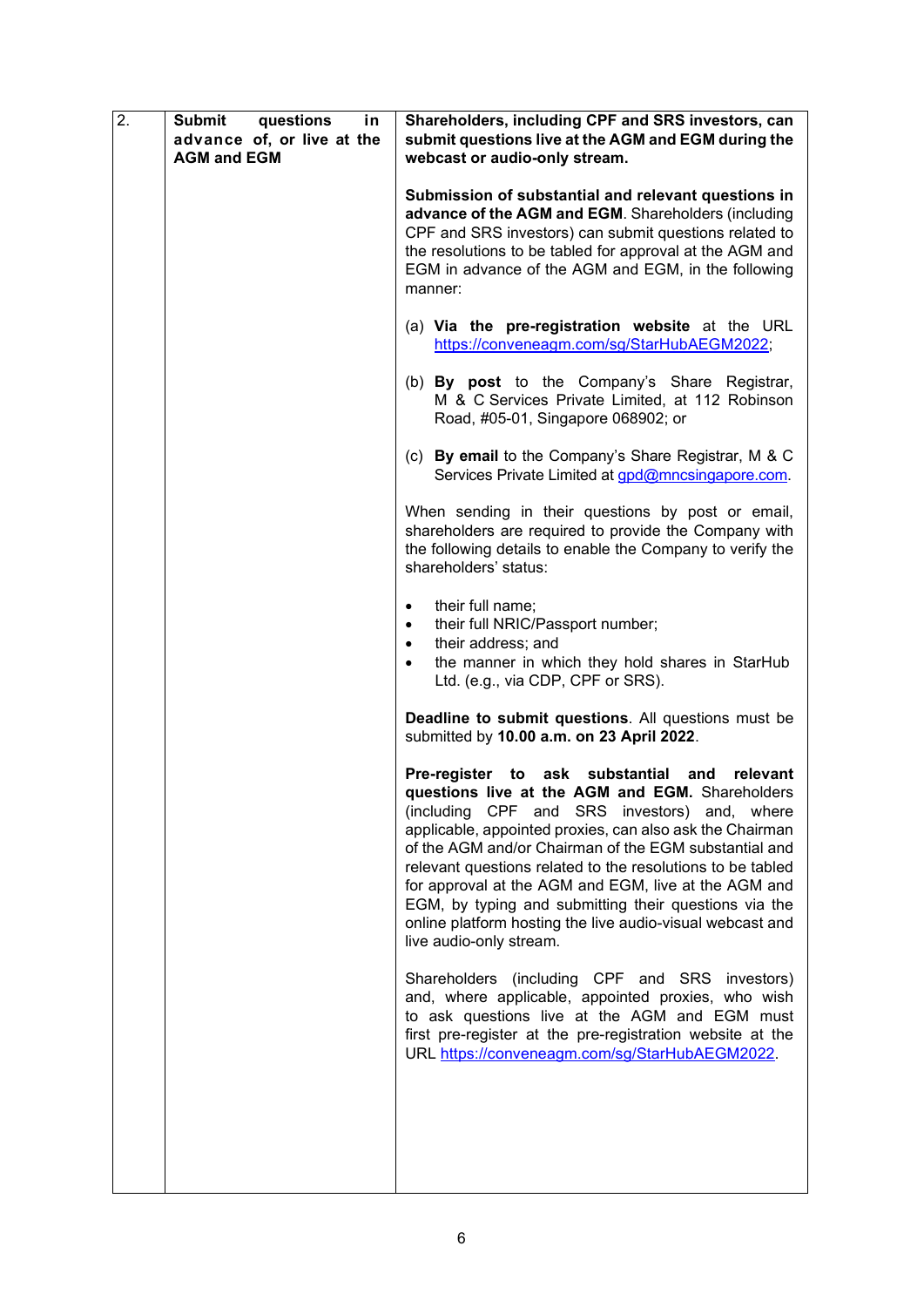|    |                                                                           | <b>Addressing questions.</b> The Company will endeavour to<br>address all substantial and relevant questions received<br>from shareholders prior to the AGM and EGM by<br>publishing their responses to such questions on the<br>Company's IR website and on SGXNet prior to the AGM<br>and EGM. If the Company is unable to do so, it will<br>address those substantial and relevant questions which<br>have not already been addressed prior to the AGM and<br>EGM as well as those received live at the AGM and EGM<br>itself, during the AGM and EGM, as applicable, through<br>live audio-visual webcast and live audio-only stream. |
|----|---------------------------------------------------------------------------|-------------------------------------------------------------------------------------------------------------------------------------------------------------------------------------------------------------------------------------------------------------------------------------------------------------------------------------------------------------------------------------------------------------------------------------------------------------------------------------------------------------------------------------------------------------------------------------------------------------------------------------------|
|    |                                                                           | Minutes of AGM & EGM. The Company will publish the<br>minutes of the AGM and EGM on its IR website and on<br>SGXNet, and the minutes will include the responses to<br>substantial and relevant questions from shareholders<br>which are addressed during the AGM and EGM<br>respectively.                                                                                                                                                                                                                                                                                                                                                 |
| 3. | Submit proxy forms to vote,<br>or vote live, at the AGM and<br><b>EGM</b> | of proxy. Shareholders<br>Appointment<br>(whether<br>individual or corporate) who pre-register to observe<br>and/or listen to the AGM and EGM proceedings and wish<br>to vote on the resolutions to be tabled for approval at the<br>AGM and/or EGM may:                                                                                                                                                                                                                                                                                                                                                                                  |
|    |                                                                           | (a) (where such shareholders are individuals) vote live<br>via electronic means at the AGM and/or EGM, or<br>(where such shareholders are individuals or<br>corporates) appoint proxies (other than the Chairman<br>of the AGM and Chairman of the EGM, as<br>applicable) $4$ to vote live via electronic means at the<br>AGM and/or EGM, respectively, on their behalf; or                                                                                                                                                                                                                                                               |
|    |                                                                           | (b) (where such shareholders are individuals or<br>corporates) appoint the Chairman of the AGM and<br>Chairman of the EGM as their proxy to vote on their<br>behalf at the AGM and EGM, respectively, in<br>accordance with the instructions as set out in the<br>relevant proxy forms.                                                                                                                                                                                                                                                                                                                                                   |
|    |                                                                           | Pre-register to vote live. Shareholders (including<br>CPF and SRS investors) and, where applicable,<br>appointed proxies, who wish to vote<br>live at<br>the AGM and/or EGM, respectively, must first<br>pre-register at the pre-registration website at the<br>URL https://conveneagm.com/sg/StarHubAEGM2022.                                                                                                                                                                                                                                                                                                                            |
|    |                                                                           | Submission of proxy forms. Proxy forms must be<br>submitted in the following manner:                                                                                                                                                                                                                                                                                                                                                                                                                                                                                                                                                      |
|    |                                                                           | (a) if submitted by post, be deposited with the<br>Company's Share Registrar, M & C Services Private<br>Limited, at 112 Robinson Road, #05-01, Singapore<br>068902; or                                                                                                                                                                                                                                                                                                                                                                                                                                                                    |

<span id="page-6-0"></span><sup>4</sup> Please see footnote 2 above.